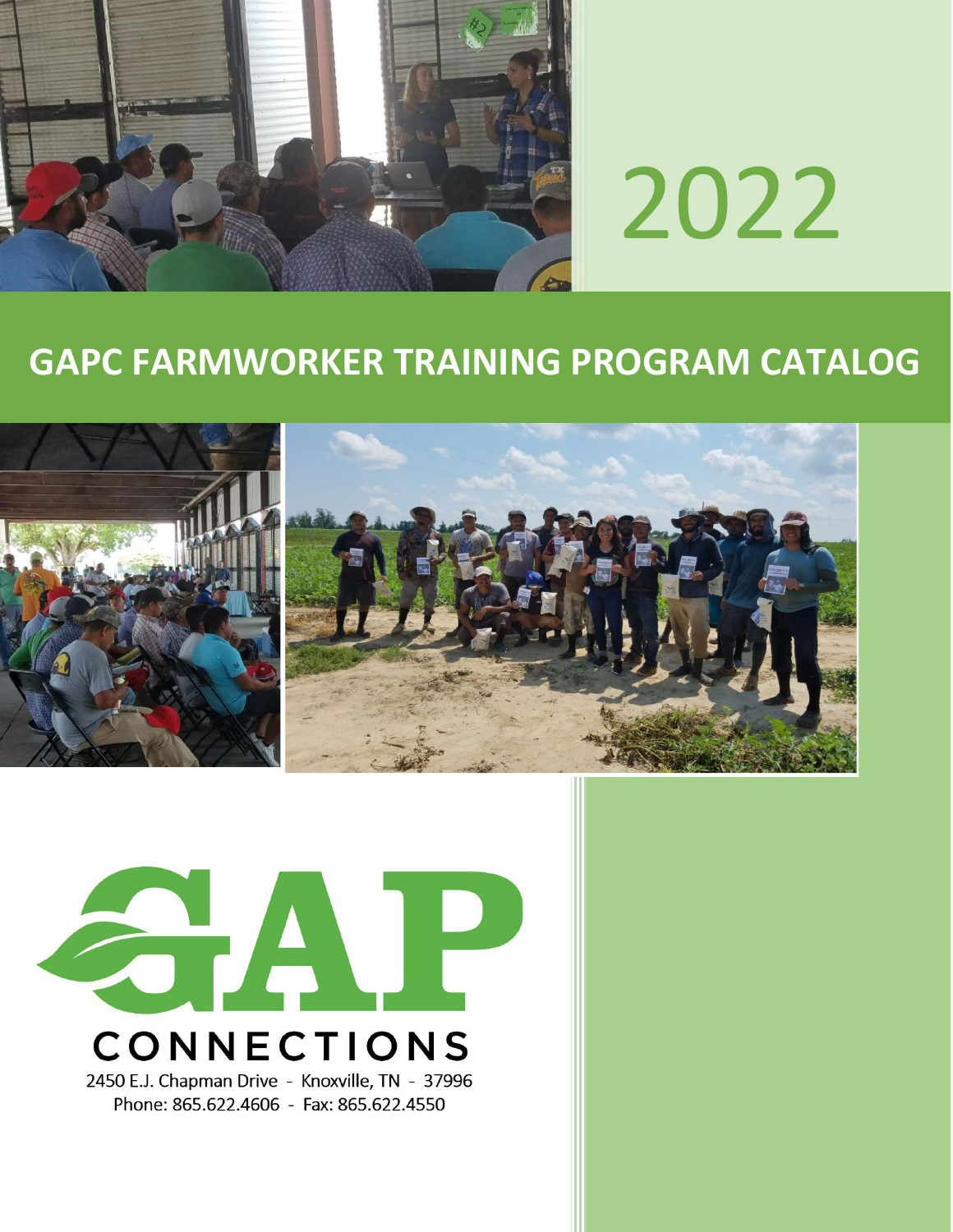# **Contents**

| .10 |
|-----|
|     |
|     |
|     |
|     |
|     |
|     |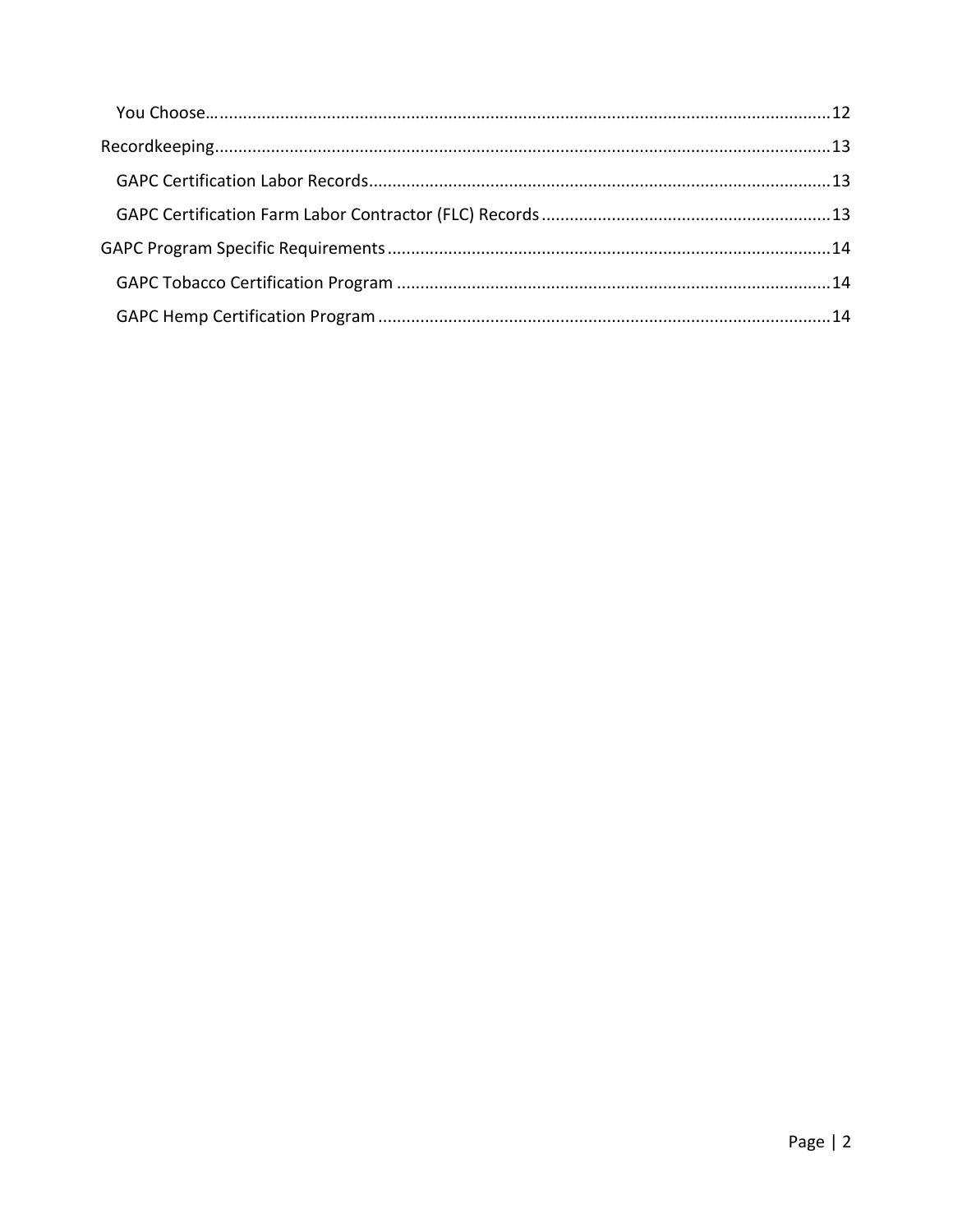#### <span id="page-3-0"></span>**Farmworker Training Program Overview**

Agriculture ranks among the most hazardous industries in the U.S. GAP Connections (GAPC) recognizes the need to provide tools and resources to prevent health and safety risks. The GAPC farmworker training program offers a training opportunity that includes variety of topics, including customized topics to promote safe and best work practices as well as a safety culture in the workplace.

Training includes a pre-consultation (number of workers, type of workers, machinery used, etc.), certificate for grower, individualized training card for each worker listing topics covered and date of training for each worker, and post-evaluation. To learn more about the Farmworker Training program and the GAPC Farmworker Trainer visit the GAPC website[, www.gapconnections.com](http://www.gapconnections.com/) and navigate to Farmworker Training under What We Do (On-Farm Worker Training - GAP [Connections\)](https://www.gapconnections.com/what-we-do/farmworker-training/on-farm-worker-training).

If you are interested in scheduling a farmworker training session, please contact Francisca Rios by email or phone (email: [frios@gapconnections.com;](mailto:frios@gapconnections.com) phone: 865-622-4606 Ext. 114). Training is available to GAPC Grower Members and Non-Members. Multiple sessions can be held but each session is ideally conducted in groups no larger than 50 workers. Growers may combine workforces to be trained at one location.

A registration packet will be provided after you contact GAPC to collect information about the topics you wish to have at your training and who will be participating. A training date and time will be provided after registration and payment have been completed.

After the training session, growers will receive training documents and workers will receive training cards that list the topics they were trained on and the date of the training.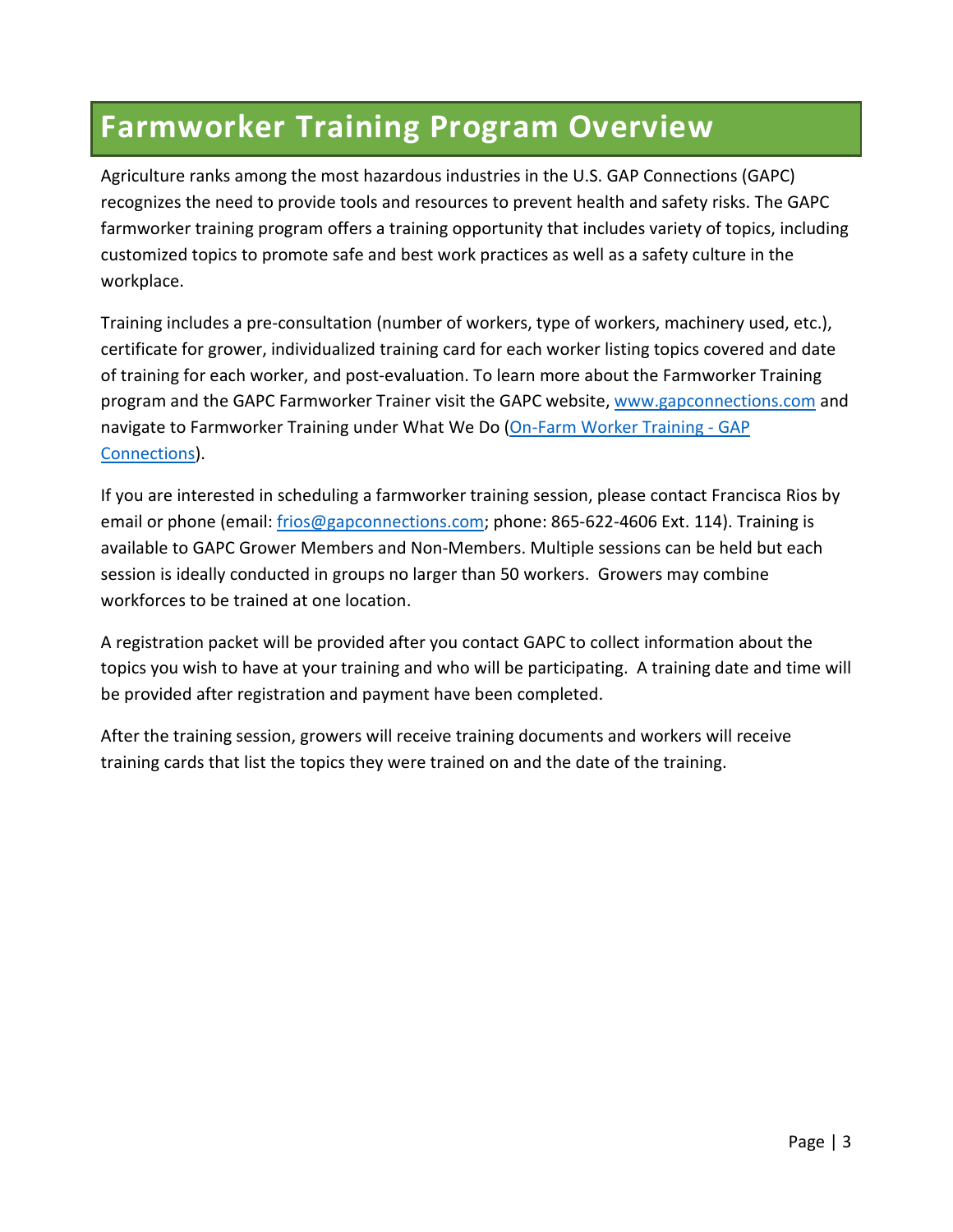#### <span id="page-4-0"></span>**Indication of Requirement**

Use the logos below to identify when a specific training topic is a requirement of a program, organization, or agency.

| $\left( 3 \right)$ | Indicates the topic is required by a GAPC Certification Program                              |
|--------------------|----------------------------------------------------------------------------------------------|
| <b>OSHA</b>        | Indicates that the topic is an OSHA required topic.                                          |
| <b>EPA</b>         | Indicates that the topic is required by the United States Environmental Protection<br>Agency |

The GAPC Farmworker Training is designed to educate the participants on safe and best work practices and, if applicable, to meet certain training requirements of certain government agencies. However, participation in the Training and/or following the practices described in the Training does not guarantee compliance with all applicable laws, regulations, and requirements. Employers are responsible for ensuring compliance with all applicable laws, regulations, and requirements.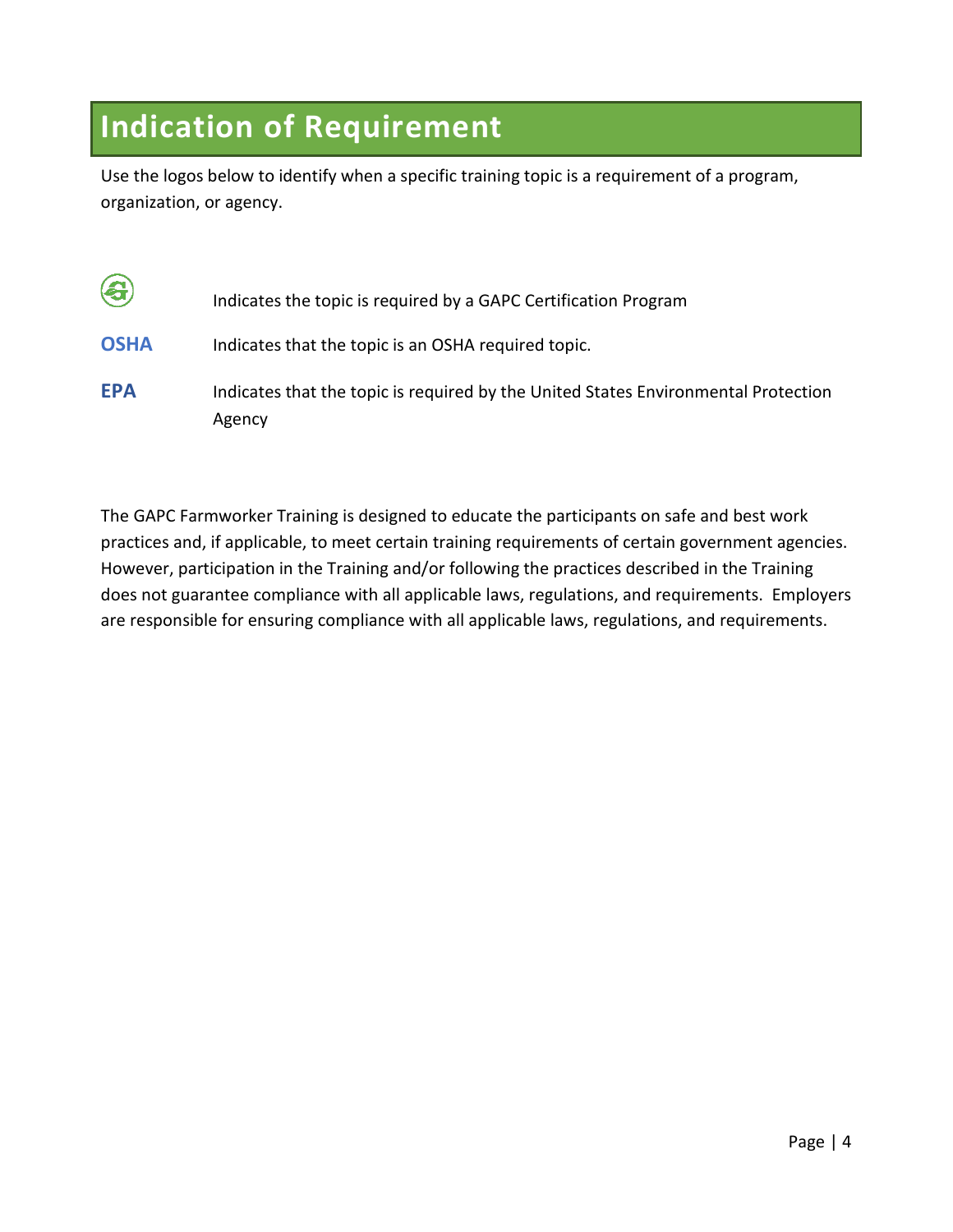# <span id="page-5-0"></span>**Health & Safety Training Topics**

# <span id="page-5-1"></span>**Barn Safety (Tobacco)**

**Description:** Hanging tobacco in barns or other curing structures can be dangerous if proper precautions are not taken. Prior to harvest all curing structures should be inspected and evaluated for safety and prepared for housing. Workers who are hanging tobacco in the barns should be provided instructions and information on how to do so properly and safely.

**Objective:** In this session workers will learn about general safety in air and fire-cured tobacco barns. This session will be customized depending on how tobacco is cured. Workers will learn proper attire, how to prevent distractions, and how to report any safety hazards identified

**Time Needed:** Approximately 5-10 minutes

#### <span id="page-5-2"></span>**CPR & First Aid**

#### **OSHA**

**Description:** CPR is a crucial lifesaving tool during times of emergency. CPR is proven to be effective for long-term survival when done properly and in the right window of time after cardiac arrest. The problem is that not enough people know how to perform CPR and those who do may start compressions too late due to personal feelings and doubts. First aid is the first assistance given to a patient when there is an accident or illness. It comprises of simple techniques carried out before professional help arrives. First aid is valuable because it prevents a situation from getting dire or becoming fatal.

**Objective:** In this session workers will learn basic steps in providing CPR and first aid in the event of an emergency. This includes recognizing an emergency, know the difference between life threatening and non-life-threatening emergencies and emergency action steps (check, call, care).

**Time Needed:** Approximately 15-20 minutes

#### <span id="page-5-3"></span>**COVID-19 Preventative Steps**

**Description:** On March 11, 2020, the World Health Organization (WHO) characterized COVID-19 as a pandemic. COVID-19 has caused severe illness and death. It poses a high risk for the elderly (60 or older) and people with preexisting health conditions such as high blood pressure, heart disease, lung disease, diabetes, autoimmune disorders.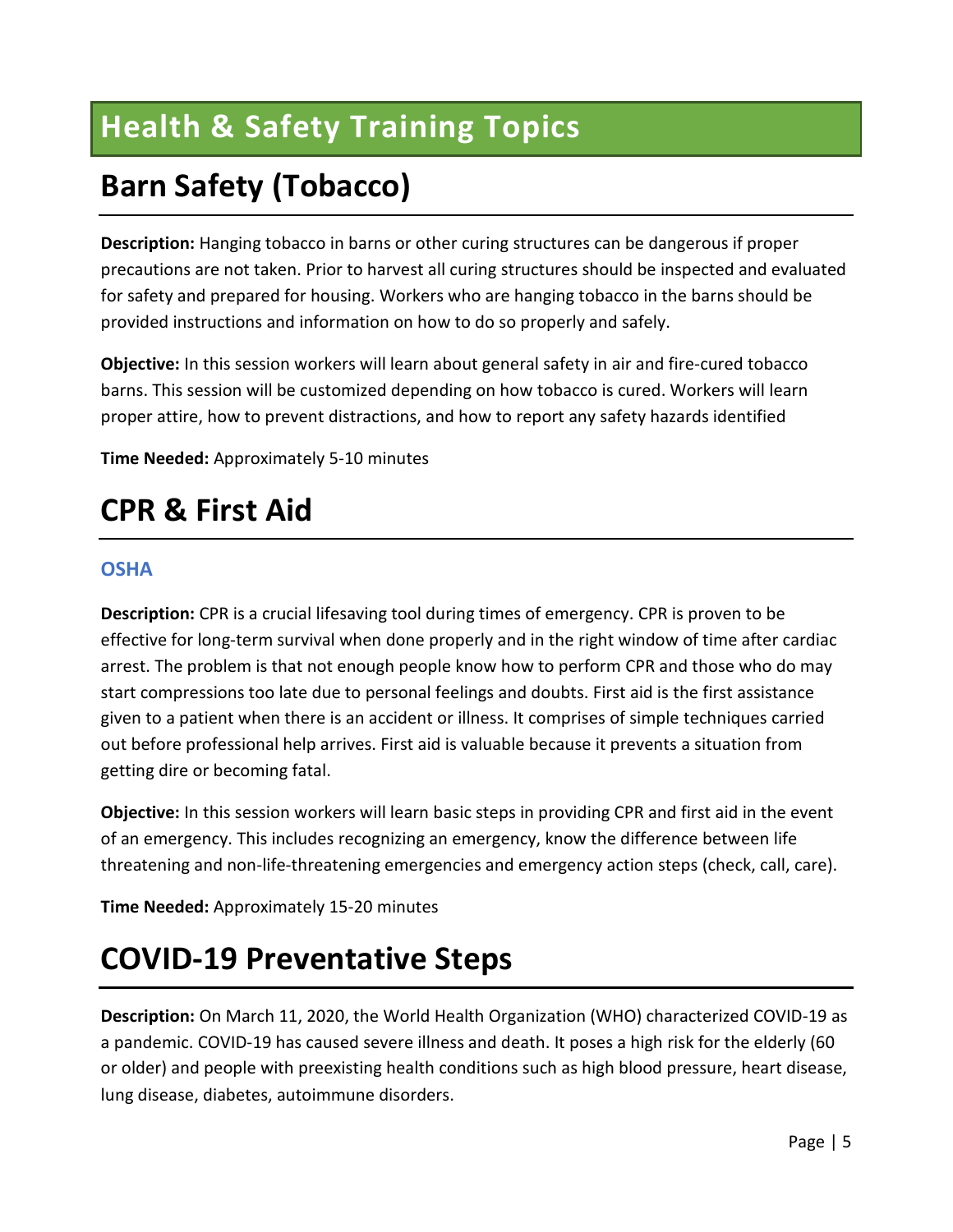**Objective:** In this session workers will learn about how COVID-19 spreads, the symptoms, how to protect yourself and others and proper handwashing.

**Time Needed:** Approximately 5-10 minutes

#### <span id="page-6-0"></span>**Farm Equipment & Machinery Safeguarding**

#### **OSHA**

**Description:** Each year farm equipment and physical contact with machines and powered equipment account for a significant number of injuries that may also result in the death of a worker. This session includes training tips for safe operation of farm equipment, equipment hazards, OSHA training requirements such as ROPS, and safeguarding for farm field equipment, farmstead equipment, and cotton gins**.** 

**Objective:** The workers will learn to identify farm equipment and machinery hazards, learn tips to prevent safety risks and hazards. They will also learn about ROPS and machine safeguarding operating instructions.

**Time Needed:** Approximately 15 minutes

#### <span id="page-6-1"></span>**Farm Emergency Plan & Emergency Response**

**Description:** Farms, like most workplaces, face unexpected emergencies and disasters. Agricultural emergencies and disasters can be natural or man-made. To help lessen the impact of these events, employers and supervisors should develop and exercise an emergency action plan that prepares workers to react to and handle emergencies and disasters before they occur

**Objective:** The workers will learn about different types of natural emergencies, man-made emergencies, understand risks, procedures in place, and a communication plan to report emergencies.

**Time Needed:** Approximately 10-15 minutes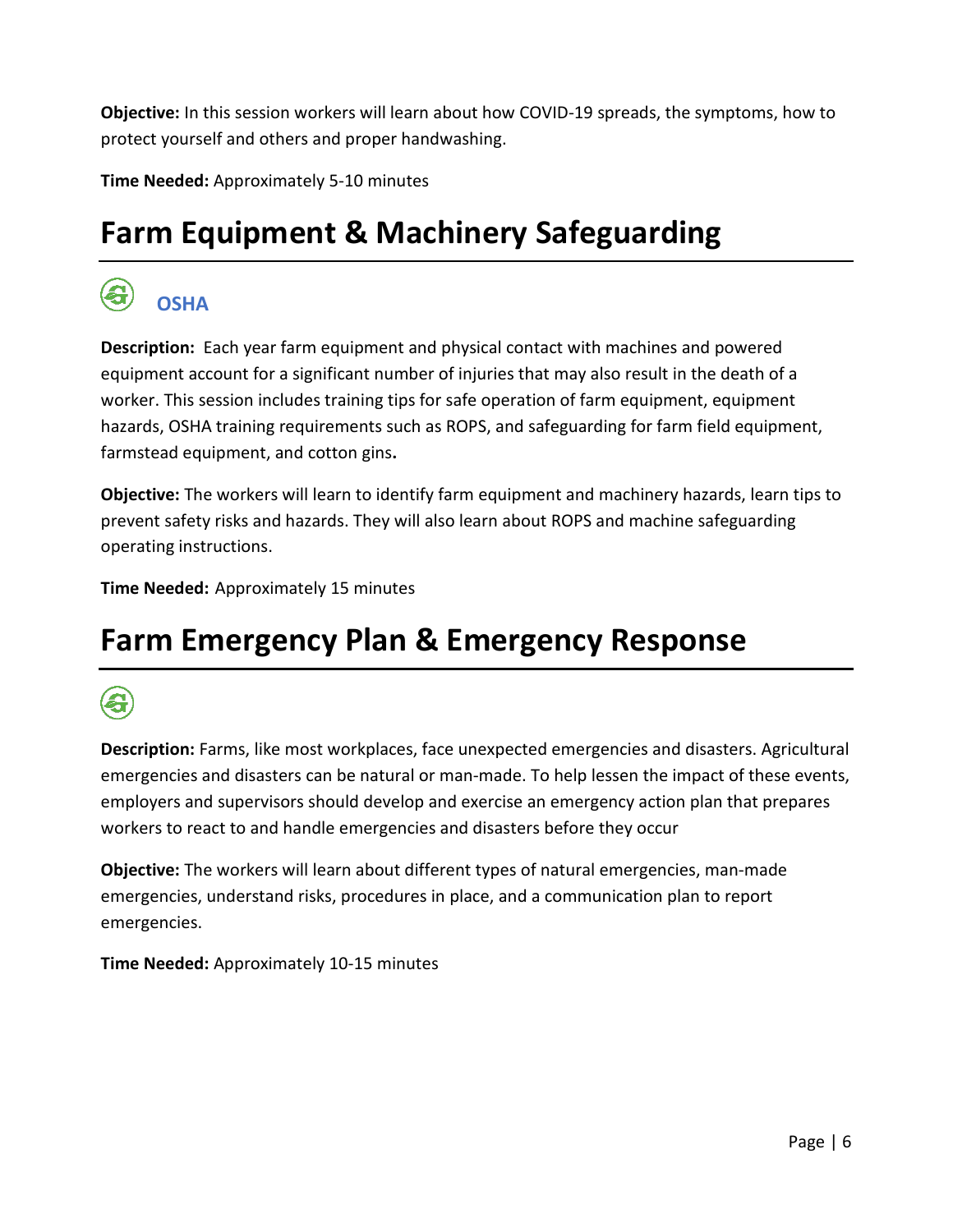# <span id="page-7-0"></span>**GAPC Worker Rights and Responsibilities and Worker Concern Helpline**

**Description:** The GAPC worker concern helpline (WHC) provides a way for farmworkers on a GAPC Grower Member's farm to ask for information or express concerns. The GAPC WHC hopes to remedy concerns or misunderstandings and improve worker and grower relations**.** 

**Objective:** This training will explain the purpose and use of the GAPC WCH to workers as well as cover the GAPC Worker Rights and Responsibilities.

**Time Needed:** Approximately 5-10 minutes

#### <span id="page-7-1"></span>**General Farm Safety**



#### **OSHA**

**Description**: General farm safety is being aware of one's surroundings. Just by cleaning up spills, using the right equipment, wearing proper PPE one can prevent harmful injuries.

**Objective**: Workers will learn about general farm safety and the importance of being aware and able to identify farm safety risks, the farm safety plans and emergency response procedures.

**Time Needed:** Approximately 5 to 10 minutes

#### <span id="page-7-2"></span>**Green Tobacco Sickness (GTS)**



#### **OSHA**

**Description**: Workers who plant, cultivate and harvest tobacco are at risk of suffering from a form of nicotine poisoning known as "Green Tobacco Sickness"(GTS). This illness causes nausea and vomiting that can lead to hospitalization and lost work time. Tobacco workers suffering from GTS are at greater risk for heat illness.

**Objective:** In this session workers will learn how to recognize Green Tobacco Sickness, how to prevent GTS, how to administer proper emergency response and other safety tips.

**Time Needed:** Approximately 10 minutes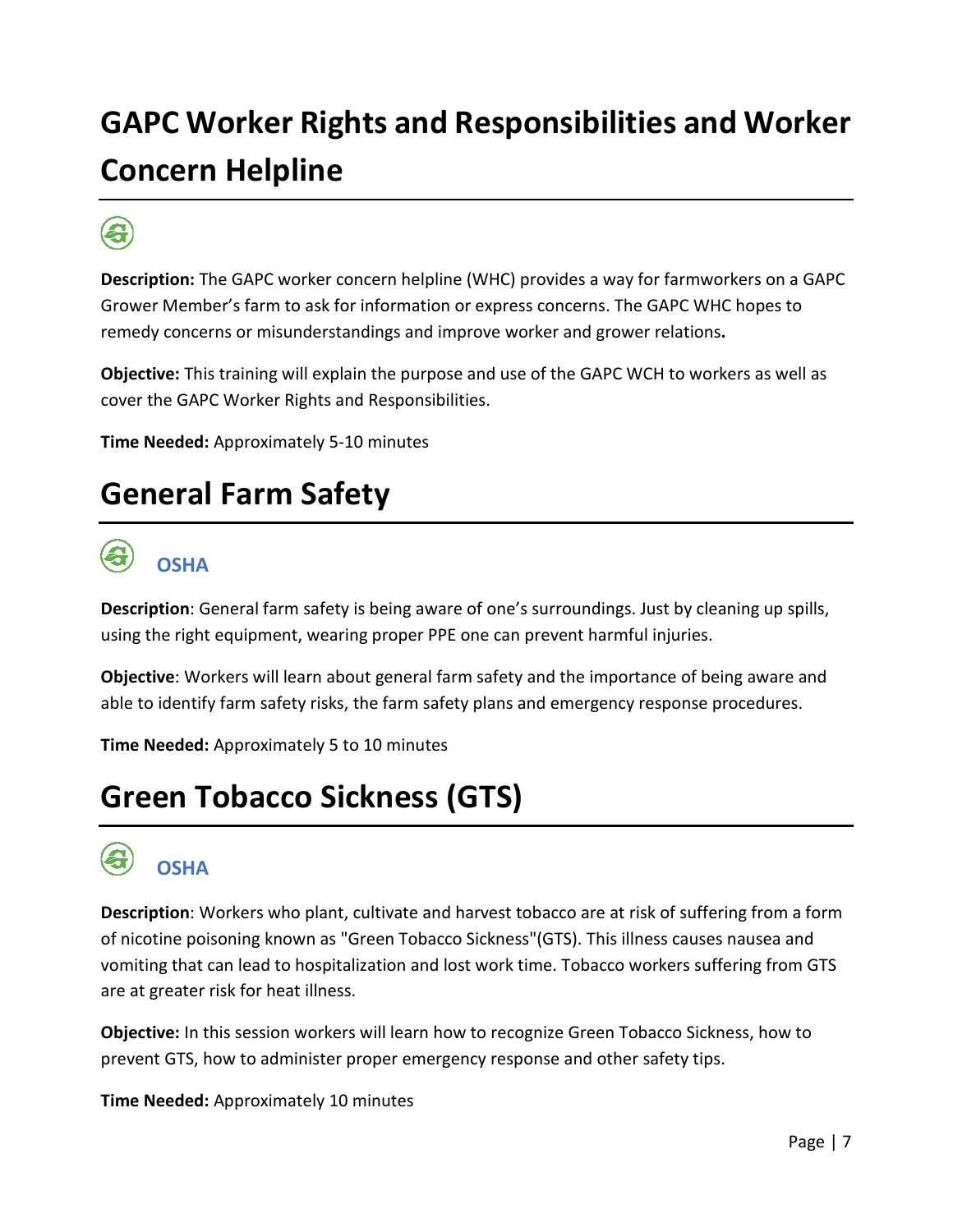#### <span id="page-8-0"></span>**Heat Stress**



**OSHA**

**Description:** Workers who are exposed to extreme heat or work in hot environments may be at risk of heat stress. Exposure to extreme heat can result in occupational illnesses and injuries. Heat stress can result in heat stroke, heat exhaustion, heat cramps, or heat rashes.

**Objective:** Workers will learn what heat stress is, how it affects their health and safety, how to protect themselves and how it can be prevented.

**Time Needed:** Approximately 15 to 20 minutes

#### <span id="page-8-1"></span>**Prevention of Carbon Monoxide Poisoning (Tobacco)**

#### *Fire-Cured Only* **OSHA**

**Description:** Carbon monoxide is a poisonous gas that has no smell or taste. Breathing it in can make you unwell, and it can kill if exposed to high levels. Smoke inhalation during a fire can cause carbon monoxide poisoning.

**Objective:** In this session workers will learn what is Carbon Monoxide Poisoning, how to identify symptoms, preventative steps and emergency response.

**Time Needed:** Approximately 5 -10 minutes

# <span id="page-8-2"></span>**Use of personal protective equipment (PPE)**



**OSHA**

**Description:** Personal protective equipment, commonly referred to as "PPE", is equipment worn to minimize exposure to hazards that cause serious workplace injuries and illnesses. These injuries and illnesses may result from contact with chemical, physical, electrical, mechanical, or other workplace hazards. Personal protective equipment may include items such as gloves, safety glasses, shoes, earplugs or muffs, hard hats, respirators, coveralls, vests, and full body suits.

**Objective:** In this session workers will learn about the requirements of different types of PPE, when PPE is necessary, limitations, proper care, and maintenance.

**Time Needed:** Approximately 10 to 15 minutes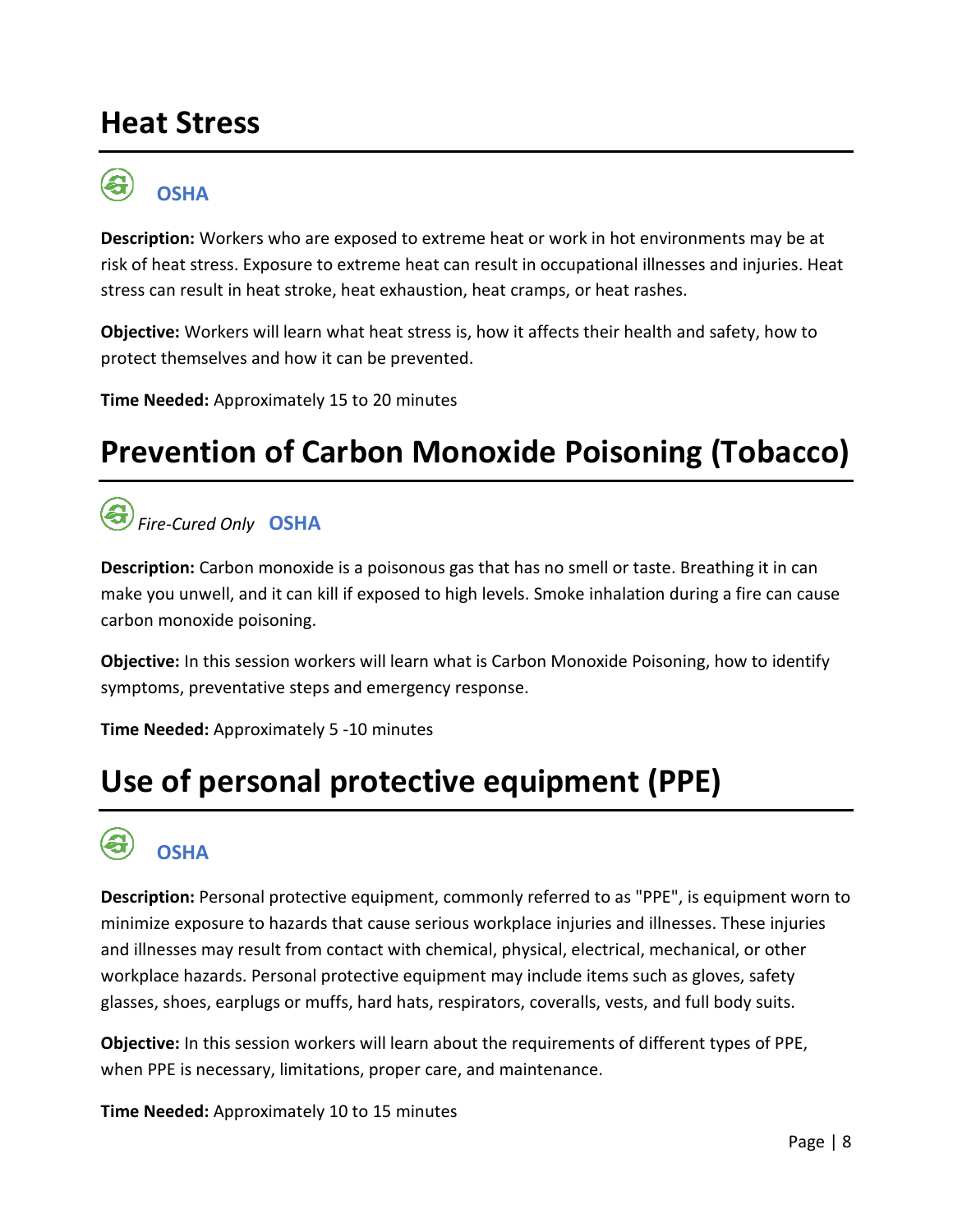# <span id="page-9-0"></span>**Worker Health and Hygiene (Produce)**

**Description:** Review the responsibilities that harvesters and handlers need to take seriously to prevent human contamination of produce. This will cover the topics of (1) worker cleanliness and health, (2) proper handwashing, (3) preventing accidental contamination.

**Objective:** Workers will learn the different sources of contamination and how to prevent those. The workers will also learn proper handwashing techniques.

**Time Needed:** Approximately 20 minutes

#### <span id="page-9-1"></span>**Worker Protection Standards (WPS)**



**Description:** The Worker Protection Standard (WPS) is an EPA law designed to protect workers from pesticide poisoning and injury. It aims to reduce pesticide exposures for workers and their families. It applies to farmworkers, and those that work in a forest, nursery, or greenhouses that produce agricultural plants.

**Objective:** The workers will learn about sources and routes of pesticide exposure, identify the symptoms of pesticide exposure, recognize, and explain the meaning of warning signs in the fields, take appropriate actions to prevent overexposure and apply routine and emergency decontamination procedures.

**Time Needed:** Approximately 20-25 minutes

#### <span id="page-9-2"></span>**Housing and Field Sanitation**

#### <span id="page-9-3"></span>**Housing Orientation for Employer Provided Housing**

**Description:** Farmers and other employers providing housing to migrant seasonal farmworkers may be required to comply with the requirements of State and/or Federal agencies. These agencies are responsible for ensuring regulatory compliance regarding the safety of farmworker housing.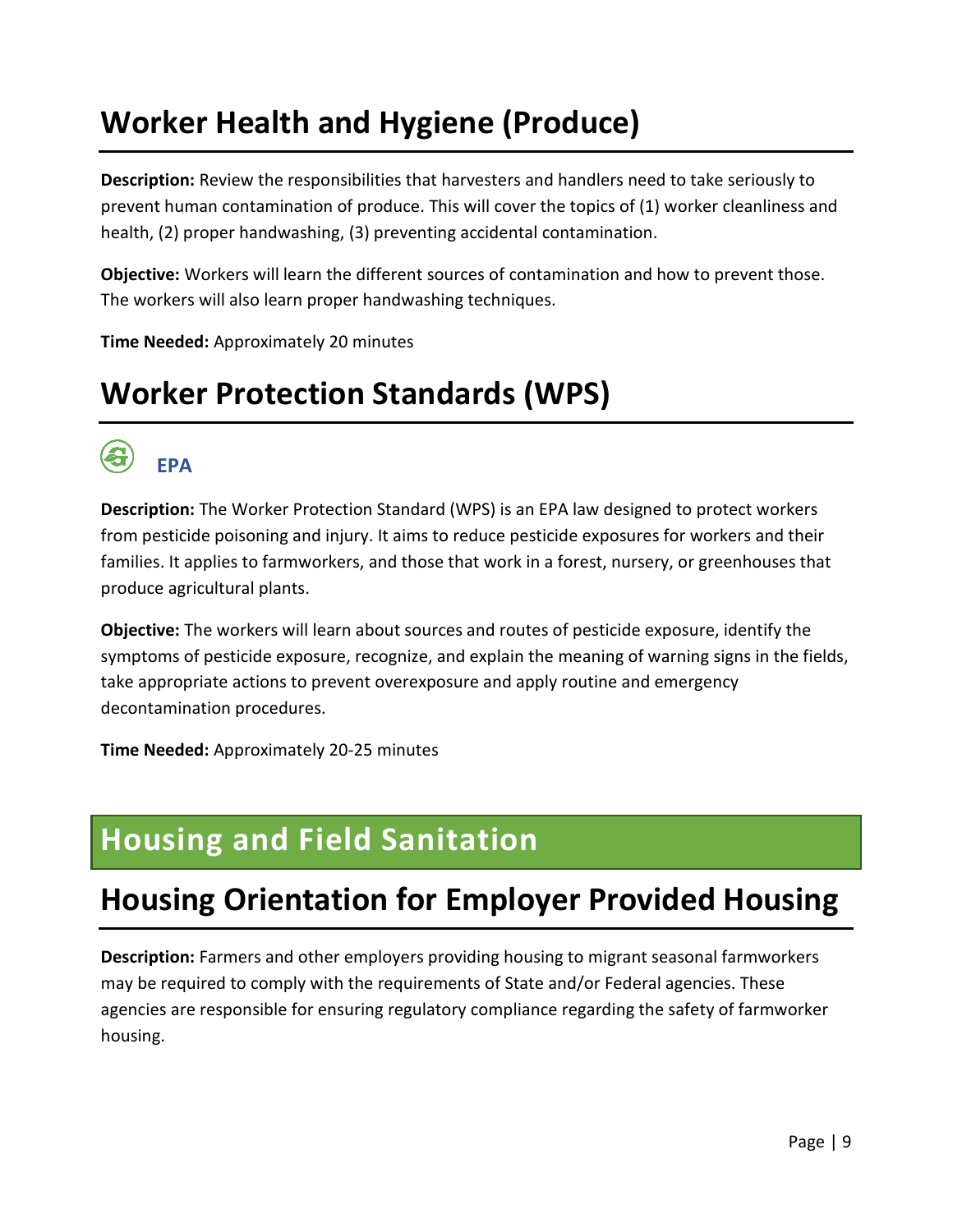**Objective:** Workers will learn practices on how to clean and maintain housing sites. They will also learn about housing rules and how to report damages or issues.

**Time Needed:** Approximately 20 minutes

#### <span id="page-10-0"></span>**Worker Rights & Awareness Training**

#### <span id="page-10-1"></span>**Human Trafficking Awareness & Prevention**

**Description:** Human trafficking is a crime that trades in people of all genders, ages and backgrounds and exploits them for profit. Human trafficking awareness helps identify indicators of trafficking activities. The recognition of human trafficking by others can save a victim's life and help the investigation and prosecution of traffickers.

**Objective:** In this session workers will learn what is human trafficking and different forms of exploitation, who does it affect, where does it happen, signs of human trafficking on victims, and how to report it.

**Time Needed:** Approximately 5-10 minutes

#### <span id="page-10-2"></span>**Sexual Harassment**

**Description:** All employers have a duty of care to protect their workers and can legally be liable for sexual harassment in the workplace if they have not taken reasonable steps to prevent it. Sexual harassment not only impacts the victim, but it also impacts coworkers and employers. The effects of sexual harassment in the workplace also include physical and financial problems.

**Objective:** In this session workers will learn what is sexual harassment, the types of sexual harassment, who is a harasser and who may be harassed, and how to prevent sexual harassment.

**Time Needed:** Approximately 5-10 minutes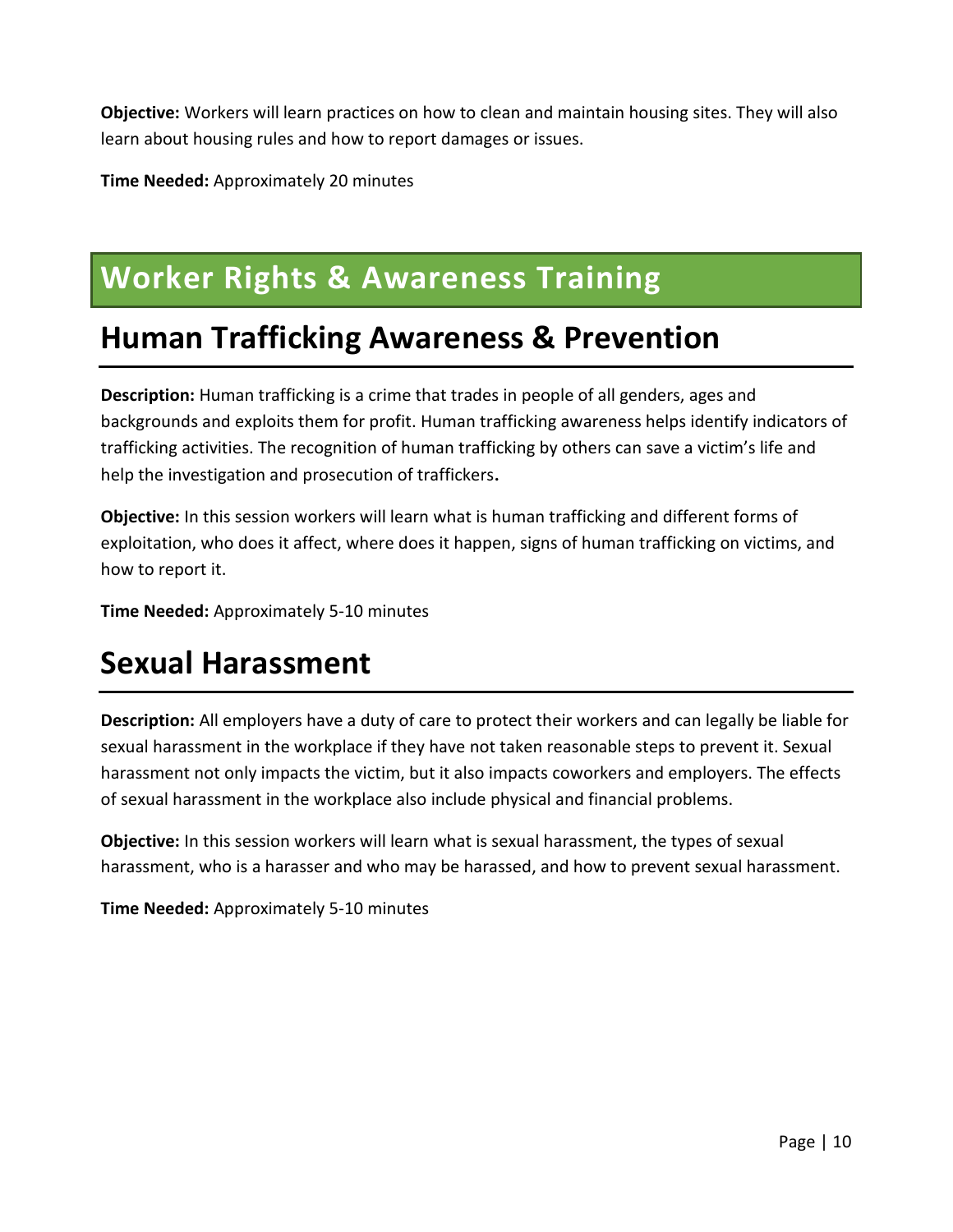#### <span id="page-11-0"></span>**Production and Harvesting Training**

# <span id="page-11-1"></span>**Non-Tobacco Related Material (NTRM)(Tobacco)**

# 6

**Description:** Non-tobacco related material (NTRM) is of critical concern to the tobacco industry. Comprehensive approaches to NTRM source elimination and NTRM detection and removal at all levels of the supply chain are necessary in order to protect tobacco integrity.

**Objective:** In this session workers will learn what is NTRM, the importance of recognizing NTRM, how to prevent it.

**Time Needed:** Approximately 5-10 minutes

# <span id="page-11-2"></span>**Non-Hemp Related Material (NHRM)(Hemp)**



**Description:** Non-hemp related material (NHRM) is of critical concern to the hemp industry. Comprehensive approaches to NHRM source elimination and NHRM detection and removal at all levels of the supply chain are necessary in order to protect hemp integrity.

**Objective:** In this session workers will learn what is NHRM, the importance of recognizing NHRM, how to prevent it.

**Time Needed**: Approximately 5-10 minutes

#### <span id="page-11-3"></span>**Crop Integrity and Market Preparation (Tobacco)**

**Description:** Training is also important to producing a quality crop and providing the product that buyers request. It is important for workers to understand how and why market preparation of the crop is done to ensure the quality of the crop and that delivery requirements of buyer are met.

**Objective:** Worker will learn about proper techniques for harvesting, grade separation (air and fire-cured only), proper bailing and market preparation.

**Time Needed:** Approximately 5-10 minutes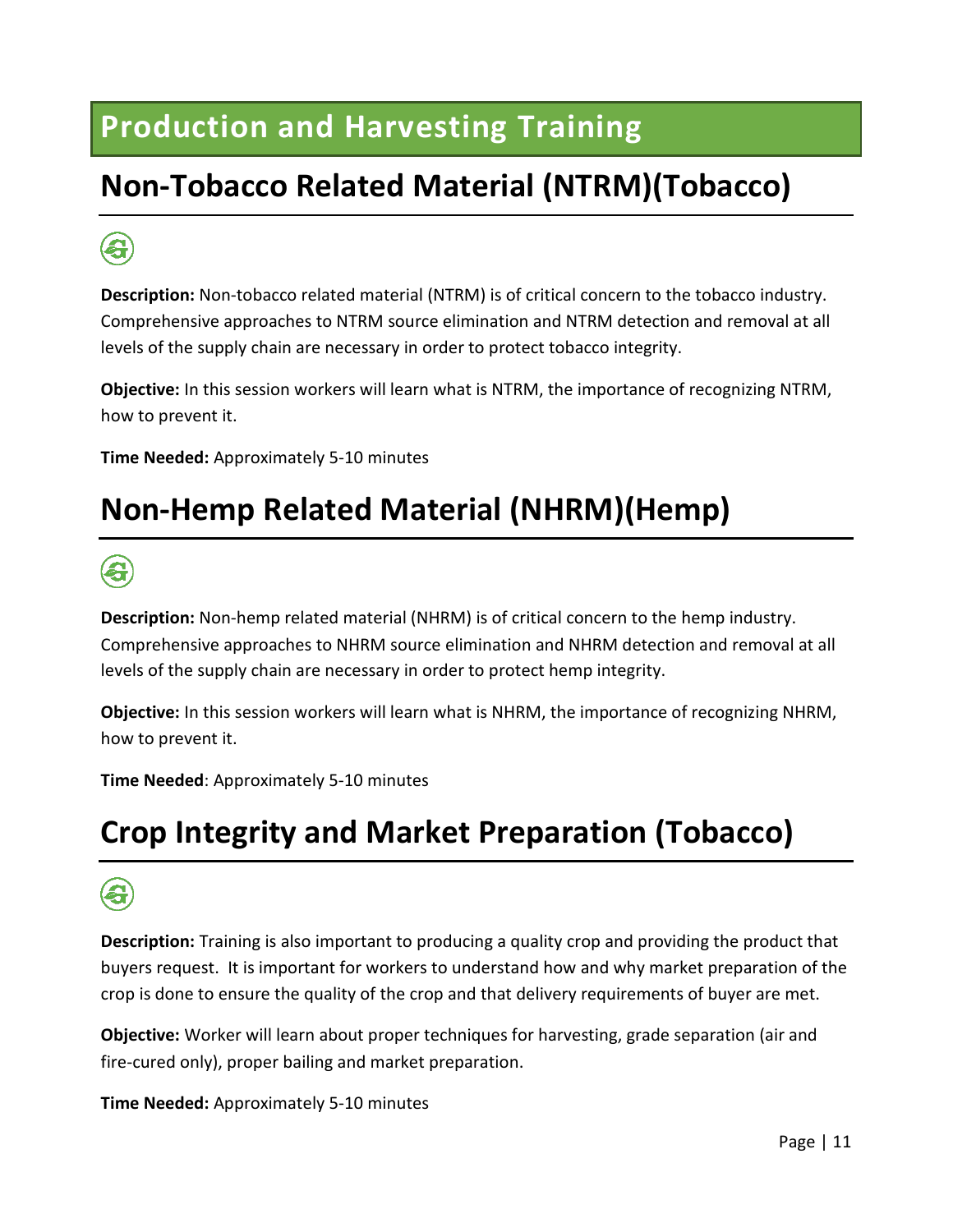#### <span id="page-12-0"></span>**Customized Topics**

#### <span id="page-12-1"></span>**Specific to a Certification Scheme (Produce)**

If you have specific training needs on your farm specific to a Certification scheme or program you are participating in or a specific buyer you are selling to, GAPC staff will discuss your needs and design a training to meet them.

**Objective:** Meet the training needs specific to the farm operation.

**Time Needed:** Will depend on the topic being covered

**Cost:** \$75 per topic

#### <span id="page-12-2"></span>**Specific Safe Operation of Equipment on Your Farm**

If you have specific training needs for workers who will be operating specific machinery or equipment on your farm such as harvesters, balers, forklifts, etc., GAPC staff will discuss your needs and design a training to meet them.

**Objective:** Meet the training needs specific to the farm operation.

**Time Needed:** Will depend on the equipment and topics being covered

**Cost:** \$75 per topic

#### <span id="page-12-3"></span>**You Choose…**

If you have specific training needs on your farm that are not covered by the current list you may request a custom topic. GAPC staff will discuss your needs and design a training program to meet them. These include topics that may be specific to a Certification scheme or program.

**Objective:** Meet the training needs specific to the farm operation.

**Time Needed:** Will depend on the topic being covered

**Cost:** \$75 per topic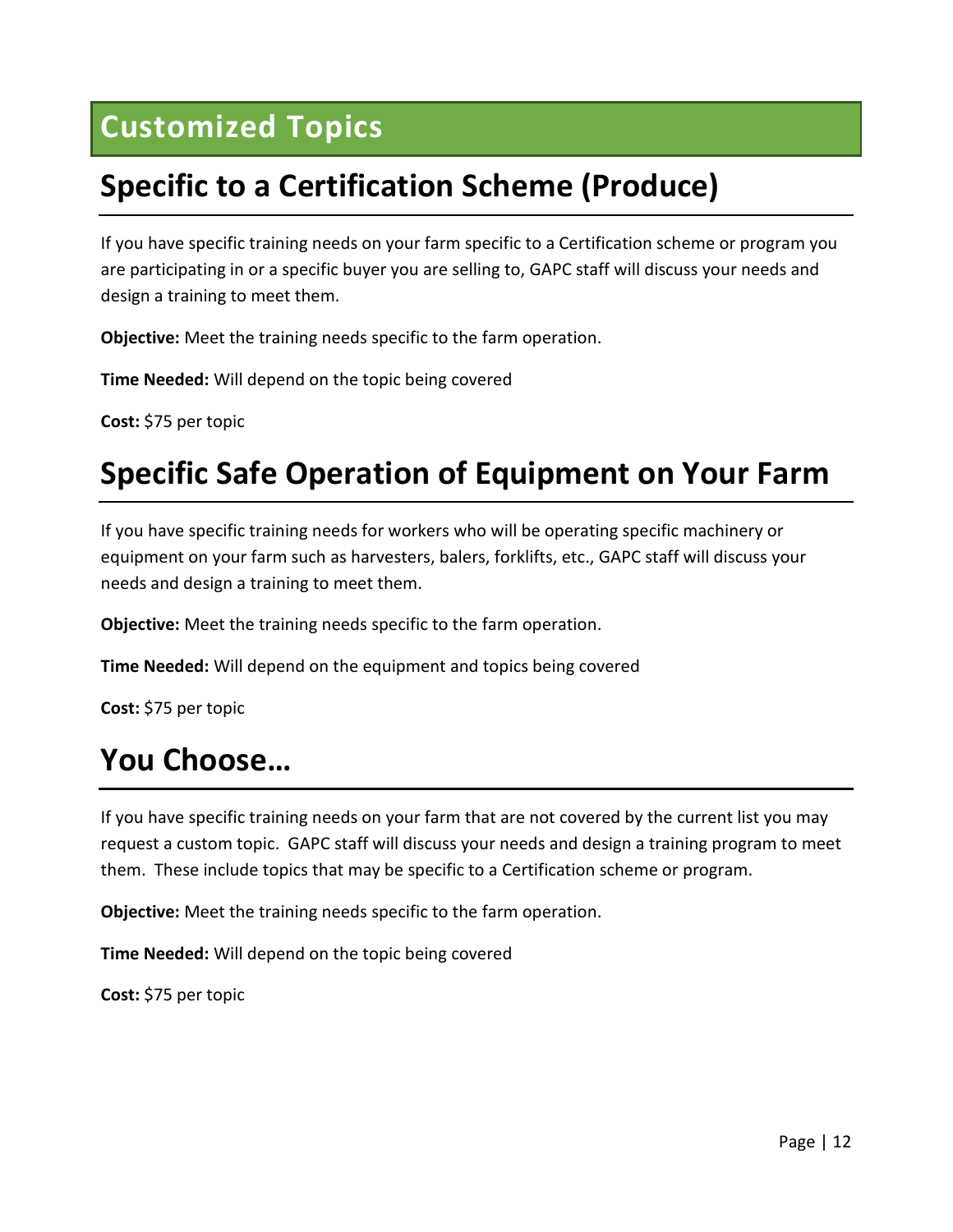### <span id="page-13-0"></span>**Recordkeeping**

#### <span id="page-13-1"></span>**GAPC Certification Labor Records**

**Description:** Review the records that should be maintained on the farm for a GAPC Certification Monitoring Visit including templates for various policies and procedures. Some records are required by law such as recordkeeping requirements from the **Fair Labor Standards Act** (FLSA) or the [Migrant and Seasonal Agricultural Worker Protection Act \(MSPA\).](https://www.dol.gov/agencies/whd/agriculture/mspa) It is important for growers to be aware of those requirements and to be prepared to produce the required records if ever visited by the U.S. Department of Labor. Those required records are requirements in the GAPC Certification Program along with records to provide proof of best practices in labor management.

**Objective:** This session will help growers understand the record requirements and be prepared to provide required records.

**Time Needed:** Approximately 20 minutes

# <span id="page-13-2"></span>**GAPC Certification Farm Labor Contractor (FLC) Records**

#### **Description:**

**Objective:** This session will help Farm Labor Contractors understand the record requirements for GAPC Certification and be prepared to provide the required records to a grower who is trying to achieve GAPC Certification.

**Time Needed:** Approximately 20 minutes

**Cost:** \$50 per FLC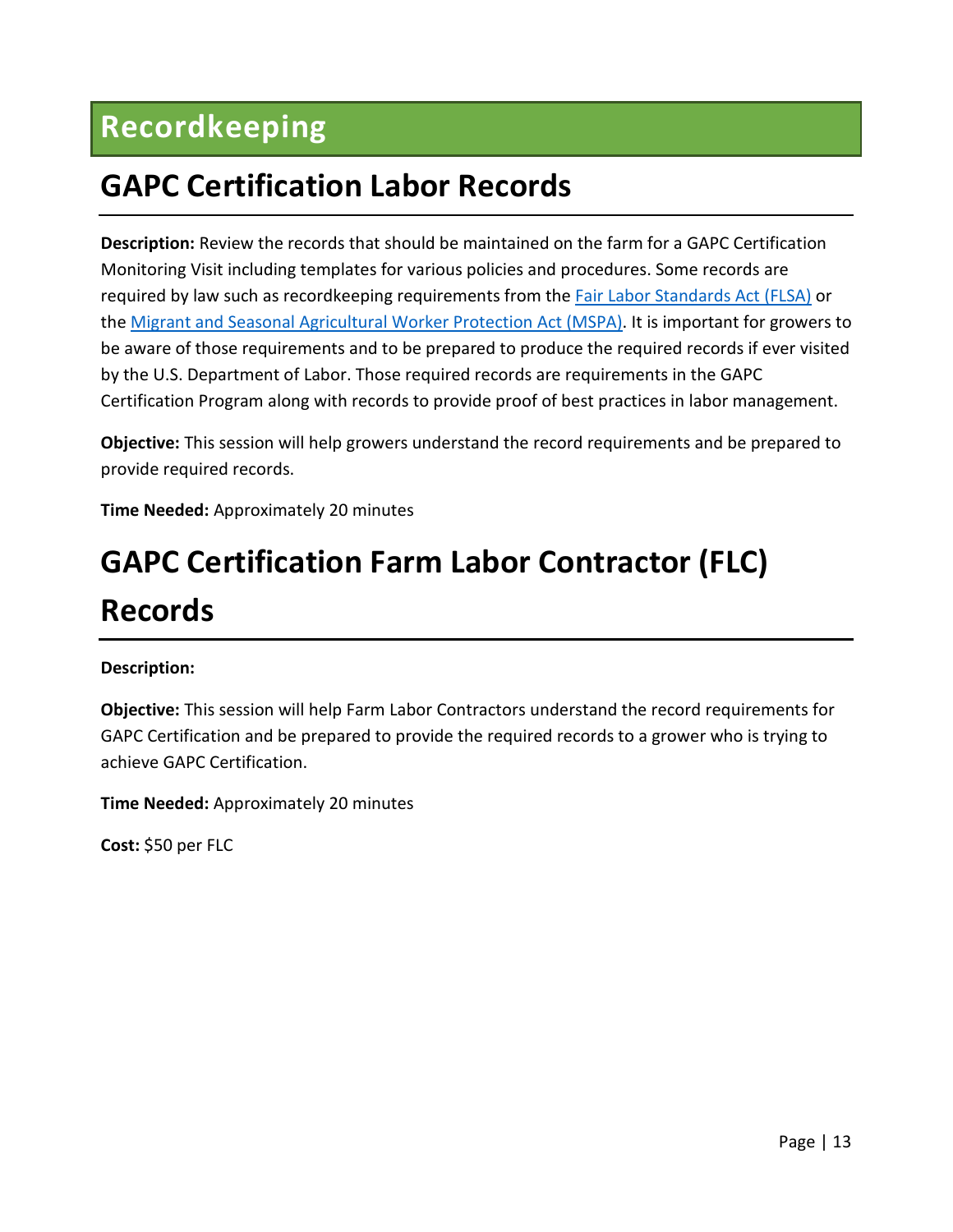#### <span id="page-14-0"></span>**GAPC Program Specific Requirements**

This section outlines the training requirements of GAPC Certification Programs. To see a complete list of requirements for Certification please visit [www.gapconnections.com.](http://www.gapconnections.com/)

We encourage growers to explore other topics from our GAPC Farmworker Training Catalog that may not be required by a GAPC Certification Program but are useful to encouraging and creating a safe working environment.

#### <span id="page-14-1"></span>**GAPC Tobacco Certification Program**

Annual training of workers on these topics is required for GAPC Tobacco Certification.

#### **Safety Training**

- Farm Emergency Plan & Emergency Response
- General Farm Safety
- General Safe Operation of Farm Equipment and Machinery (Tractor and Forklift)
- Green Tobacco Sickness Symptoms & Treatment
- Heat Stress Symptoms & Treatments
- Prevention of Carbon Monoxide Poisoning (Fire-Cured Only)
- Worker Protection Standards (includes the storage, handling, application and disposal of agrochemicals and the Recognition of Restricted Entry Interval (REI))
- Use of Personal Protective Equipment (PPE)

#### **Worker Rights & Awareness**

- GAPC Worker Rights and Responsibilities
- GAPC Worker Concern Helpline

#### **Production and Harvesting Training**

- NTRM Prevention
- Grade Separation (Air and Fire-cured Only)
- Proper Baling and Market Separation
- Harvesting Tobacco

#### <span id="page-14-2"></span>**GAPC Hemp Certification Program**

Annual training of workers on these topics is required for GAPC Tobacco Certification.